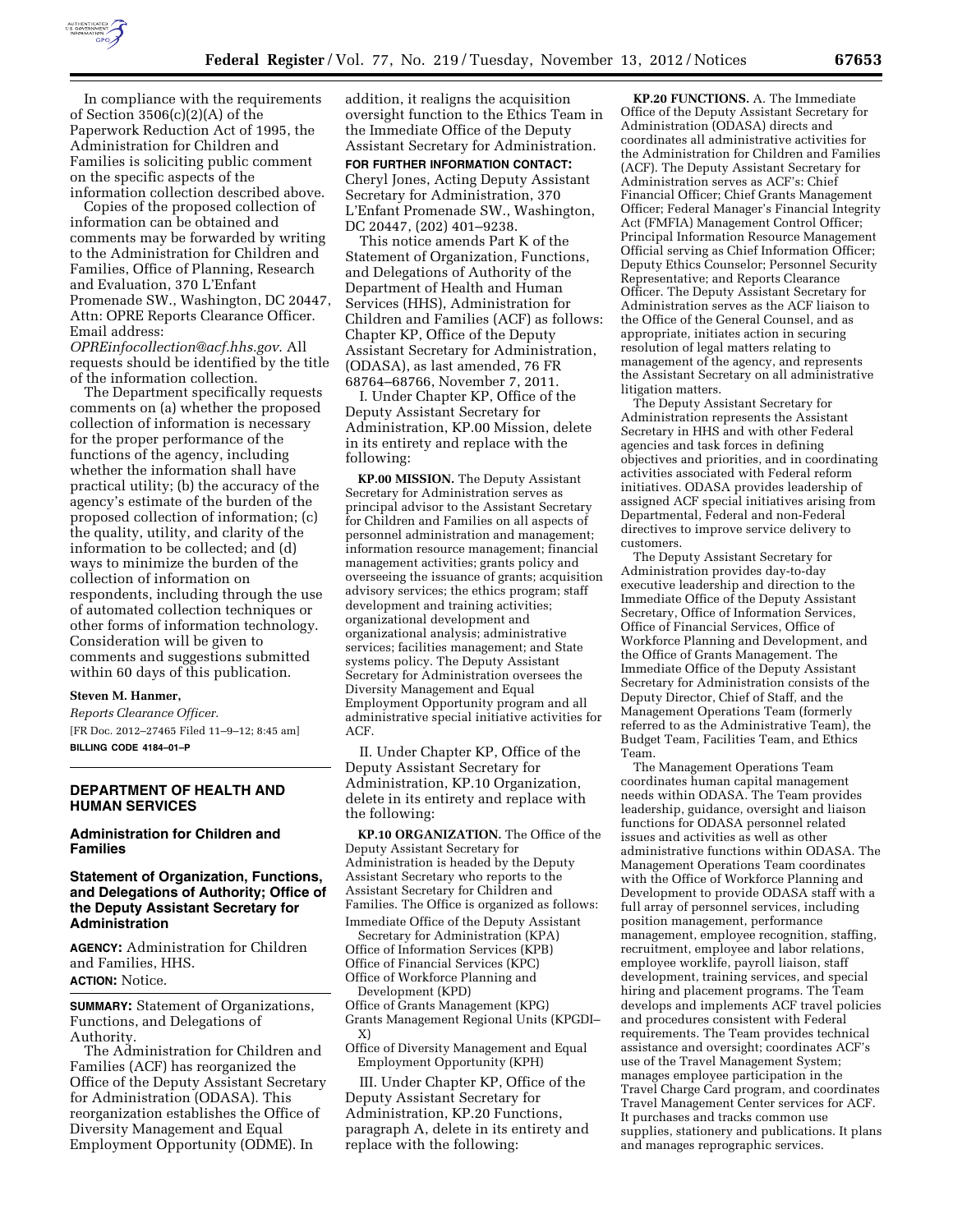The Budget Team manages the formulation and execution of ODASA's Federal administration budget and assigned ACF program and common expense budgets. The Budget Team maintains budgetary controls on ODASA accounts, reconciling accounting reports and invoices, and monitoring all spending. The Team develops, defends and executes the assigned funds for rent, repair and alterations, facilities activities, telecommunication, information technology, personnel services and training. The Team also controls ODASA's credit card for small purchases.

The Facilities Team is responsible for planning, managing, and directing ACF's facility, safety, security, and emergency management programs. The Team serves as the lead for ACF in coordination and liaison with Departmental, GSA and other Federal agencies on implementation of Federal facility and security directives. The Facilities Team serves as lead and coordinator for all tenant matters in ACF Headquarter locations. The Team coordinates facility activities for ACF's regional offices. The Team is responsible for planning and executing ACF's environmental health program, and ensuring that appropriate occupational health and safety plans are in place. The Team is responsible for issuing, managing and controlling badge and cardkey systems to control access to agency space for security purposes. The Team provides, prepares, coordinates, and disseminates information, policy and procedural guidance on administrative and materiel management issues on an agency-wide basis. It directs and/or coordinates management initiatives to improve ACF administrative and materiel management services with the goal of continually improving services while containing costs. The Team establishes and manages contracts and/or blanket purchase agreements for administrative support and materiel management services, including space design, building alteration and repair, reprographics, moving, labor, property management and inventory, systems furniture acquisitions and assembly, and fleet management. The Team provides management and oversight of ACF mail delivery services and activities, including Federal and contractor postal services nationwide, covering all classes of U.S. Postal Service mail, priority and express mail services, and courier services, etc. The Team plans, manages/operates employee transportation programs, including shuttle service and fleet management; employee and visitor parking. The Team directs all activities associated with the ACF Master Housing Plan, including coordination and development of the agency long-range space budget; planning, budgeting, identification, solicitation, acceptance and utilization of office and special purpose space, repairs, and alterations; serving as principal liaison with GSA and other Federal agencies, building managers and materiel engineers, architects and commercial representatives, for space acquisitions, negotiation of lease terms, dealing with sensitive issues such as handicapped barriers, and space shortages. It develops and maintains space floor plans and inventories, directory boards, and locator

signs. The Team serves as principal liaison with private and/or Federal building managers for all administrative services and materiel management activities. The Team develops and implements policies and procedures for the ACF Personal Property Management program, including managing the ACF Personal Property Inventory, and other personal property activities.

The Ethics and Acquisition Team manages the agency-wide ethics program, and provides advice and technical assistance and counsel on the delivery of acquisition advisory services within the agency. The Team ensures that the agency and ACF employees are in compliance with the Executive Branch Standards of Ethical Conduct, the HHS Supplemental Standards of Ethical Conduct, the criminal conflict of interest statutes, and other ethics related laws and regulations. The Agency-wide ethics program includes the public financial disclosure reporting system, confidential financial disclosure reporting system, outside activity prior approval and annual report process, non-federal source cash or in-kind travel reimbursement, procurement integrity enforcement, standards of ethical conduct determinations, conflicts resolution, advisory committees ethics program, advice and counsel, education and training, and enforcement. The Ethics Officer reports directly to the DASA, who serves as the ACF Deputy Ethics Counselor.

The Team provides expert advice and counsel to ACF officials on acquisition issues, develops guidance and procedures, and ensures compliance with applicable regulations, rules, and policies. The Team serves as the liaison with the contracting offices, and provides analysis, evaluation, consultation, and advice to management on acquisition strategies. The Team leads the ACF implementation on cost effective strategies and in the development of the ACF annual acquisition plan. The Team works with ACF offices to strategically plan shortterm and long-term objectives, and leads the agency workgroup on acquisition activities. The Team works with the ACF Training Officer and the Acquisition Career Manager to coordinate and communicate certification training for ACF's Contracting Officer's Representatives.

IV. Under Chapter KP, Office of the Deputy Assistant Secretary for Administration, KP.20 Functions, paragraph D, delete in its entirety and replace with the following:

D. The Office of Workforce Planning and Development (OWPD) advises the Deputy Assistant Secretary for Administration on human resource management, and organizational and employee development activities for ACF. OWPD provides leadership, direction and oversight for human resource management services provided to ACF with the Program Support Center (PSC). OWPD, in collaboration and coordination with the PSC, provides advice and assistance to ACF managers in their personnel management activities, including recruitment, selection, position management, performance management, designated performance and incentive awards and

employee assistance programs and other services to ACF employees. OWPD provides management, direction and oversight of the following personnel administrative services: the exercise of appointing authority, position classification, awards authorization, performance management evaluation, personnel action processing and record keeping, merit promotion, special hiring, and placement programs. OWPD serves as liaison between ACF, the Department, and the Office of Personnel Management. It provides technical advice and assistance on personnel policy, regulations, and laws. OWPD formulates and interprets policies pertaining to existing personnel administration and management matters and formulates and interprets new human resource programs and strategies. The Office, in collaboration and coordination with the PSC, provides oversight and management advisory services on all ACF employee relations issues. The Office plans and coordinates ACF employee relations and labor relations activities, including the application and interpretation of the Federal Labor Management Relations Program collective bargaining agreements, disciplinary and adverse action regulations and appeals. The Office participates in the formulation and implementation of policies, practices and matters affecting bargaining unit employees' working conditions by assuring management's compliance with the Federal Labor Relations Program (5 U.S.C. Chapter 71). The Office maintains oversight, leadership and direction of the labormanagement and employee relations services provided under contract with the PSC.

OWPD is responsible for formulation, planning, analysis and development of ACF human resource policies and programs, workforce planning, and liaison functions to the Department on ACF payroll matters. The Office formulates and oversees the implementation of ACF-wide policies, regulations and procedures concerning all aspects of the Senior Executive Service (SES), and SES-equivalent recruitment, staffing, position establishment, compensation, award, performance management and related personnel areas. The Office manages the ACF SES performance recognition systems and provides services for functions of the Executive Secretary to the Executive Resources Board and the Performance Review Board. OWPD coordinates Schedule C and executive personnel activity with the Office of the Secretary and is the focal point for data, reports and analyses relating to Schedule C, SES and Executive-level personnel. OWPD advises the Deputy Assistant Secretary for Administration on organizational analysis and development including: delegations of authority; planning for new organizational elements; and planning, organizing and performing studies, analyses and evaluations related to structural, functional and organizational issues, problems, and policies to ensure organizational effectiveness. The Office administers ACF's system for review, approval and documentation of delegations of authority. The Office provides technical assistance and guidance to ACF offices on intra-component organizational proposals and is responsible for development and/or